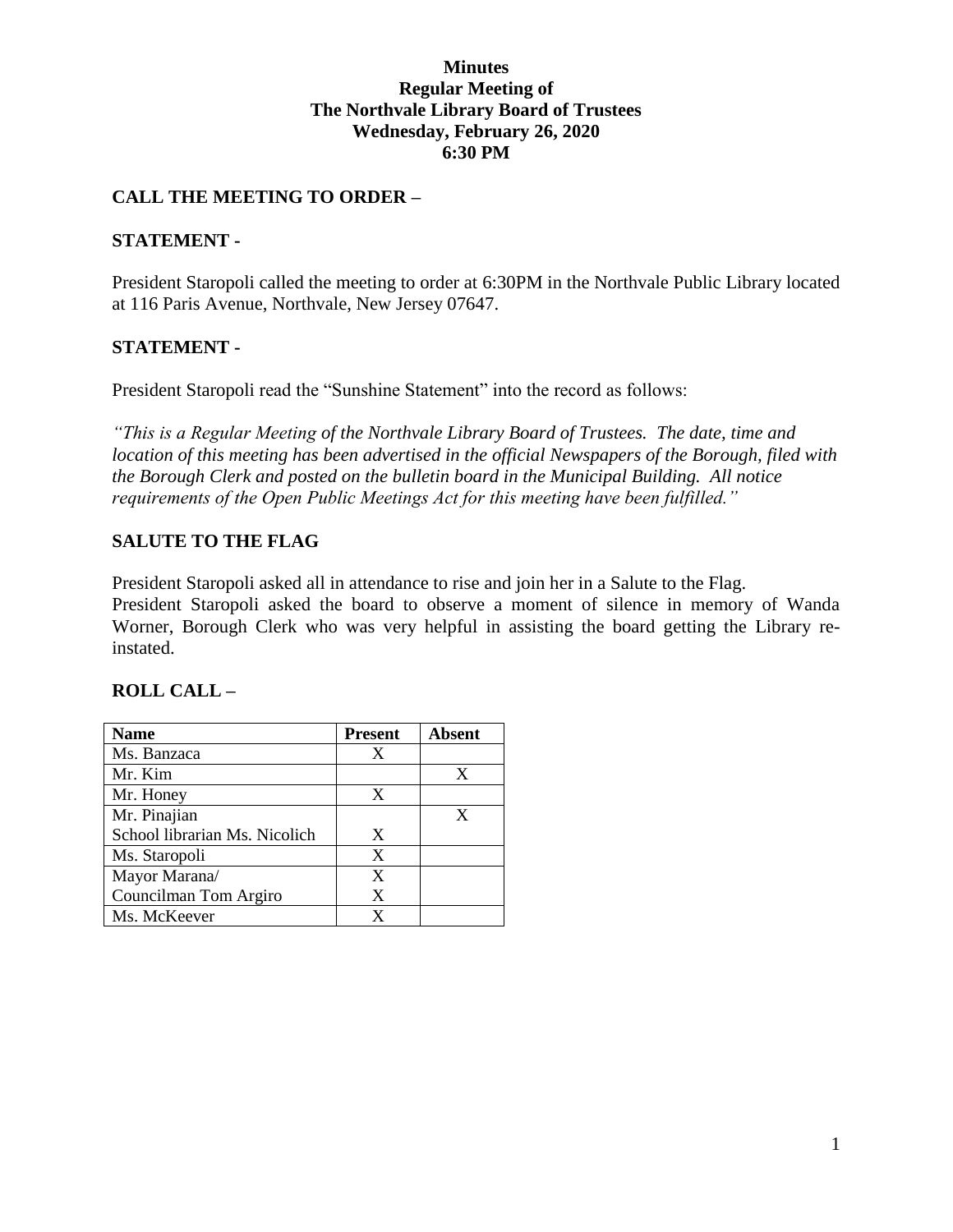### **APPROVAL OF MINUTES**

Resolved to approve the minutes from the January 22, 2020 regular board meeting and executive session.

The minutes were adopted on a roll call vote as follows:

| <b>Name</b>   | <b>ACTION</b> | <b>YES</b> | N <sub>O</sub> | <b>ABSENT</b> | <b>ABSTAIN</b> |
|---------------|---------------|------------|----------------|---------------|----------------|
| Ms. Banzaca   | Second        | X          |                |               |                |
| Mr. Kim       |               |            |                | X             |                |
| Mr. Honey     |               | X          |                |               |                |
| Mr. Pinajian  |               |            |                |               |                |
| Ms. Nicolich  |               | X          |                |               |                |
| Ms. Staropoli | motion        | X          |                |               |                |
| Mayor Marana  |               | X          |                |               |                |
| Mr. Argiro    |               |            |                |               |                |
| Ms. McKeever  |               |            |                |               |                |

### **GENERAL DISCUSSION –**

President Staropoli received a letter from library patron Bob Ernst. The letter commended Director Kelemen on always being very helpful, warm and knowledgeable. He appreciates Director Kelemen the staff and the library.

### **Director's Report**

### **January 2020 Programs:**

### **31 programs offered to community**

### **467 people attended library programs in January 2020**

| Program/Event                     | Date      | Children | Teens    | Children/<br>Teens | Adults | Total    | Department<br>(Juv, YA,<br>Adult) |
|-----------------------------------|-----------|----------|----------|--------------------|--------|----------|-----------------------------------|
| <b>ESL Conversation Class</b>     | 1/2/2020  | $\Omega$ | $\Omega$ | 0                  | 8      | 8        | Adult                             |
| Northvale Pre-K Story Time<br>4's | 1/6/2020  | 10       | 0        | 10                 | 1      | 11       | Juv                               |
| <b>Story Time</b>                 | 1/7/2020  | 5        | $\Omega$ | 5                  | 5      | 10       | Juv                               |
| Northvale Pre-K Story Time<br>3's | 1/7/2020  | 5        | 0        | 5                  | 1      | 6        | Juv                               |
| <b>ESL Conversation Class</b>     | 1/9/2020  | 0        | 0        | 0                  | 4      | 4        | Adult                             |
| 3-D Printing Class                | 1/9/2020  | 0        | 7        | 7                  | 3      | 10       | YA                                |
| Music with Miss Nita              | 1/10/2020 | 21       | 0        | 21                 | 19     | 40       | Juv                               |
| Northvale Pre-K Story Time<br>4's | 1/13/2020 | 10       | 0        | 10                 | 1      | 11       | Juv                               |
| <b>Story Time</b>                 | 1/14/2020 | 4        | 0        | 4                  | 4      | 8        | Juv                               |
| Northvale Pre-K Story Time<br>3's | 1/14/2020 | 5        | 0        | 5                  | 1      | 6        | Juv                               |
| <b>Artistically Abled</b>         | 1/14/2020 | 10       | 0        | 10                 | 5      | 15       | Juv                               |
| Cozy Coloring with Cocoa          | 1/15/2020 | 0        | 0        | 0                  | 0      | $\Omega$ | Adults                            |
| <b>Magical Melodies</b>           | 1/15/2020 | 17       | 0        | 17                 | 15     | 32       | Juv                               |
| Winter Windsock Craft             | 1/15/2020 | 6        | $\Omega$ | 6                  | 4      | 10       | Juv                               |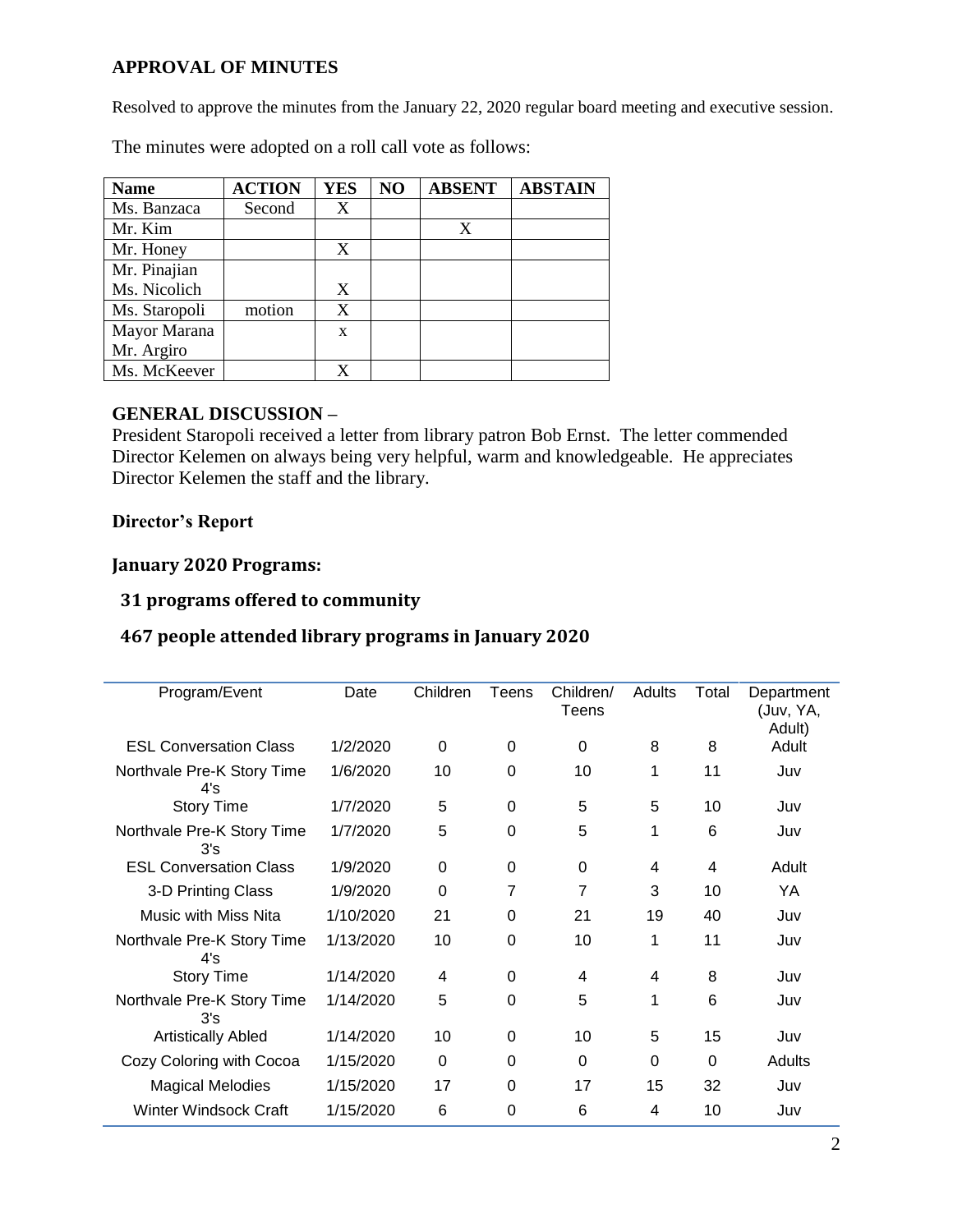| Program/Event                                | Date      | Children | Teens          | Children/<br>Teens | Adults         | Total          | Department<br>(Juv, YA,<br>Adult) |
|----------------------------------------------|-----------|----------|----------------|--------------------|----------------|----------------|-----------------------------------|
| <b>ESL Conversation Class</b>                | 1/16/2020 | 0        | 0              | 0                  | 11             | 11             | Adults                            |
| Forever Judy and the<br>Wizard of Oz concert | 1/16/2020 | 0        | 0              | 0                  | 70             | 70             | Adults                            |
| <b>Canvas Painting</b>                       | 1/16/2020 | 0        | $\Omega$       | 0                  | 11             | 11             | Adults                            |
| 3-D Printing Class                           | 1/16/2020 | $\Omega$ | 6              | 6                  | $\overline{2}$ | 8              | YA                                |
| Gaming @ the Library                         | 1/17/2020 | 0        | 5              | 5                  | 2              | $\overline{7}$ | YA                                |
| <b>Story Time</b>                            | 1/21/2020 | 6        | 0              | 6                  | 5              | 11             | Juv                               |
| Northvale Pre-K Story Time<br>3's            | 1/21/2020 | 6        | 0              | 6                  | 1              | $\overline{7}$ | Juv                               |
| 3-D Printing Class                           | 1/23/2020 | 0        | $\overline{7}$ | 7                  | 3              | 10             | YA                                |
| <b>ESL Conversation Class</b>                | 1/23/2020 | $\Omega$ | 0              | $\Omega$           | 11             | 11             | Adult                             |
| Music with Miss Nita                         | 1/24/2020 | 16       | 0              | 16                 | 13             | 29             | Juv                               |
| Dragon Drop In Craft                         | 1/24/2020 | 18       | 0              | 18                 | 12             | 30             | Juv                               |
| <b>Adult Book Club</b>                       | 1/25/2020 | $\Omega$ | 0              | $\Omega$           | 4              | 4              | Adult                             |
| Northvale Pre-K Story Time<br>4's            | 1/27/2020 | 10       | $\Omega$       | 10                 | 1              | 11             | Juv                               |
| <b>Story Time</b>                            | 1/28/2020 | 2        | 0              | $\overline{2}$     | $\overline{2}$ | 4              | Juv                               |
| <b>Magical Melodies</b>                      | 1/29/2020 | 27       | 0              | 27                 | 24             | 51             | Juv                               |
| 3-D Printing Class                           | 1/30/2020 | $\Omega$ | 8              | 8                  | 3              | 11             | YA                                |
| <b>ESL Conversation Class</b>                | 1/30/2020 | 0        | 0              | $\Omega$           | 10             | 10             | Adult                             |

Program highlights and upcoming

- "Food for Fines" benefiting St. Anthony's Food Pantry in Northvale is on until end of February. Patron response has been enthusiastic, with over 130 nonperishable items donated at the halfway mark.
- Northvale Library winter "Blind Date with a Book" photo along with caption of library events was a surprise feature on the front page of *Northern Valley Press,* February 10 issue
- February's "Love Your Library" bulletin display is full of patron appreciation for Northvale Public Library services.
- Read Across America Day is scheduled for Monday, March 3rd afterschool with "Cat in the Hat", crafts and surprise community leader readers.
- Annual NJ Makers Day is scheduled for Saturday, March 21<sup>st</sup> with a full roster of interactive STEM activities.

# Administrative

- Library Cards: 1,789 patrons registered as of February 21, 2020. 9 new library card registrations since the January report.
- NJ State Aid annual report work continues for March deadline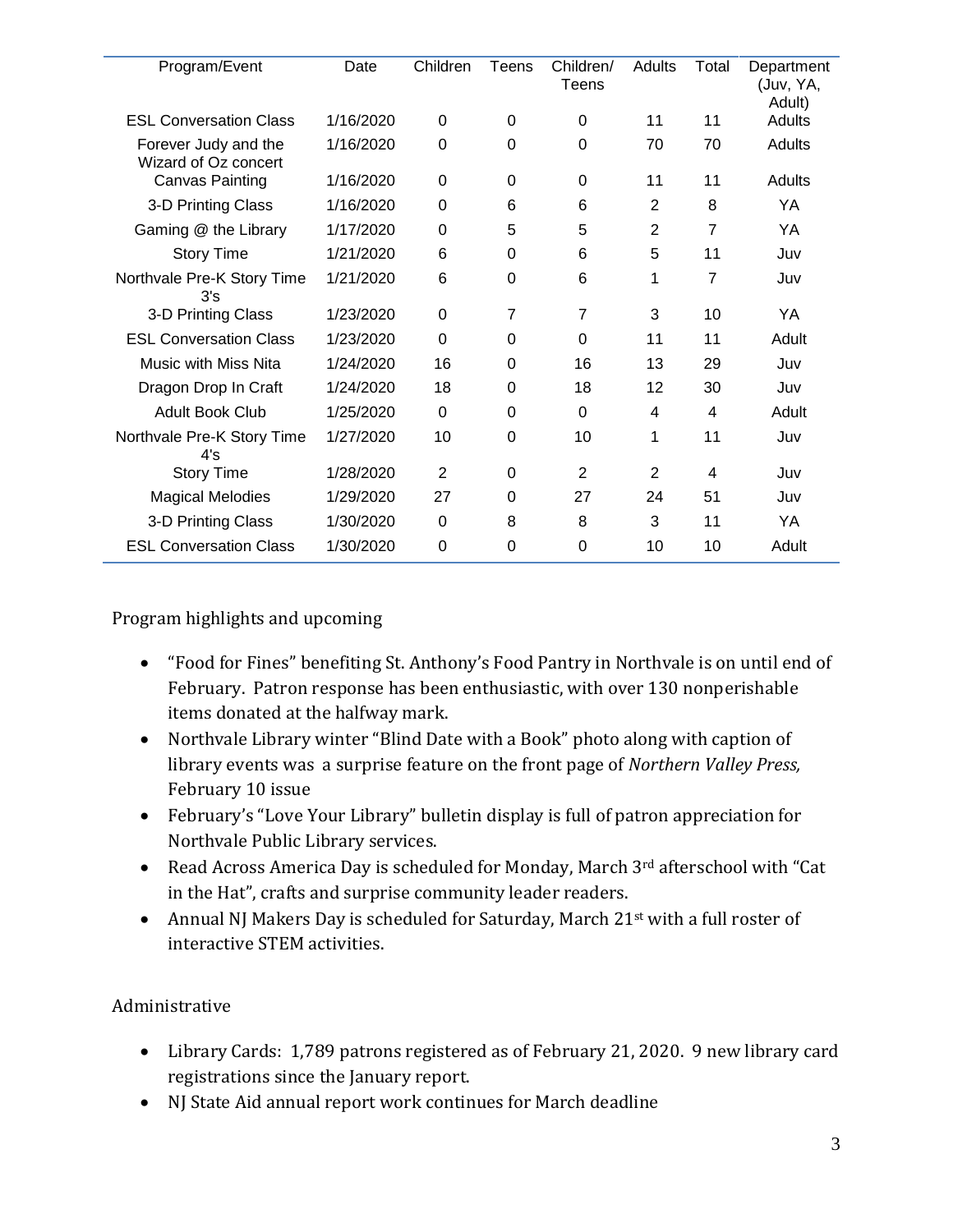- Telephone system firmware updated and secured.
- Social media policy research in progress. Director Kelemen is gathering examples so we can create a policy which many other libraries have in place.

# Personnel

Youth Services Associate Librarian annual evaluation

## Strategic Planning

- Notice to Bidders for Northvale Public Library Interior Renovation Project was published on February 3, 2020 in *The Record*.
- Notice to Bidders posted on the library's website, along with bid documents.
- Pre-Bid walkthrough took place at the library on February 11, led by Roy Sokoloski of ALSA Architects.

## Building

• Fire alarm testing took place in early February

# BCCLS

- BCCLS System Council Meeting on March 19 at Maywood Library
- New BCCLS communications tool "The Wheel"
- Unified Loans & Auto Renewals went live consortium-wide on Feb. 14, 2020

## **Friends of the Library Report**

The friends e-mailed President Staropoli a few notes on Friends news. They have purchased \$250 worth of Museum of Natural History passes. One pass can be redeemed per active Northvale library card. The friends will look at repurchasing as needed. The  $5<sup>th</sup>$  anniversary celebration is set for Saturday June  $6<sup>th</sup>$ . There will be a petting zoo, bounce house and more. The friends are working with the town and board on all necessary paperwork, insurance and preparations.

## **Treasurer's Report**

The balance in the regular account is \$86,204. The balance in the capital account is \$100,551. We have not received our quarterly payment but should receive shortly.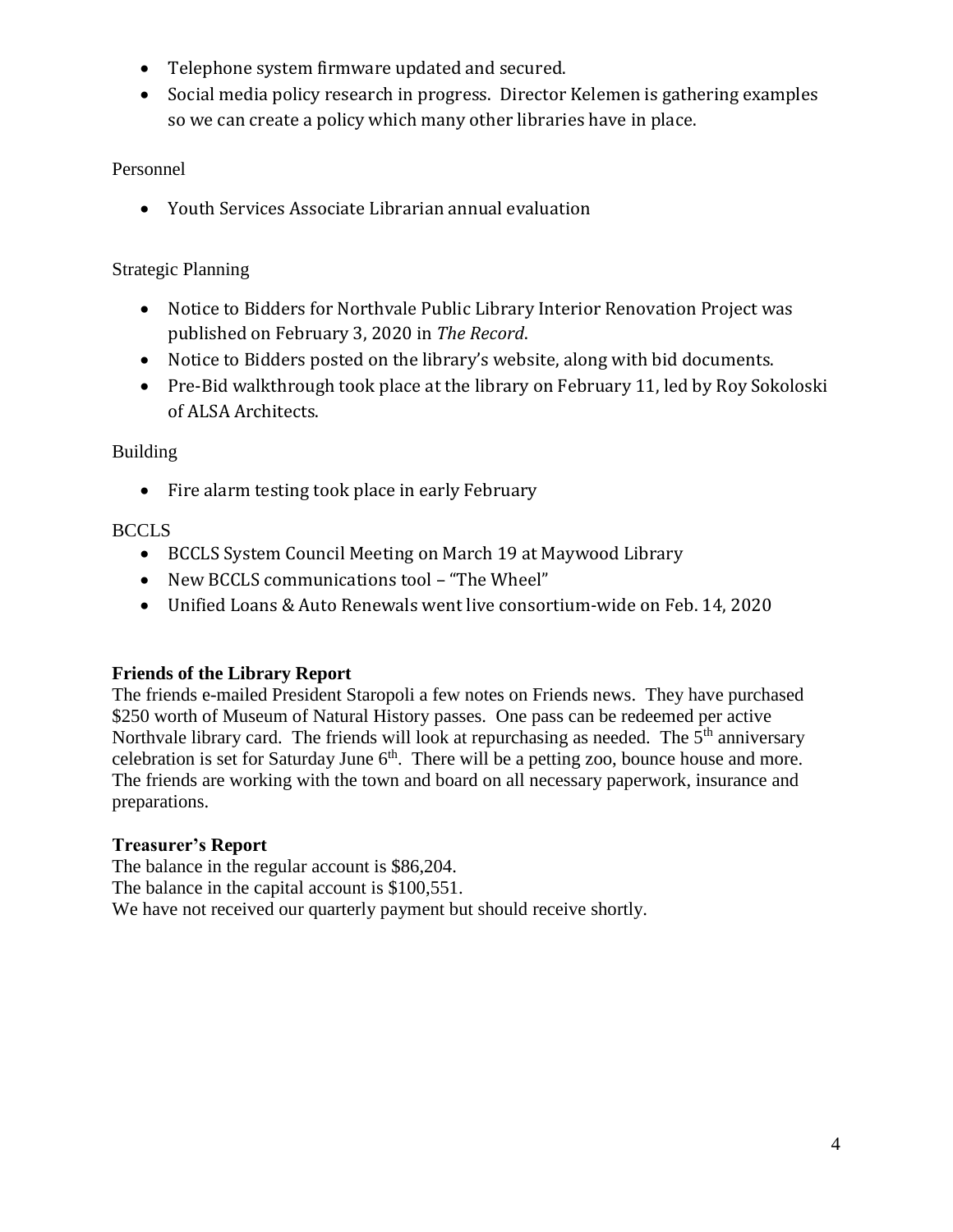### **ROLL CALL VOTES-**

Resolved to approve the claims list for February in the amount of \$6,331.60: The resolution was adopted on a roll call vote as follows:

| <b>Name</b>   | <b>ACTION</b> | <b>YES</b> | NO | <b>ABSENT</b> | <b>ABSTAIN</b> |
|---------------|---------------|------------|----|---------------|----------------|
| Ms. Banzaca   |               | X          |    |               |                |
| Mr. Kim       |               |            |    | X             |                |
| Mr. Honey     | Second        | X          |    |               |                |
| Mr. Pinajian  |               |            |    |               |                |
| Ms. Nicolich  |               | X          |    |               |                |
| Ms. Staropoli | Motion        | X          |    |               |                |
| Mayor Marana  |               | X          |    |               |                |
| Mr. Argiro    |               |            |    |               |                |
| Ms. McKeever  |               |            |    |               |                |

Resolved to replenish petty cash in the amount of \$75.

The resolution was adopted on a roll call vote as follows:

| <b>Name</b>   | <b>ACTION</b> | <b>YES</b> | NO | <b>ABSENT</b> | <b>ABSTAIN</b> |
|---------------|---------------|------------|----|---------------|----------------|
| Ms. Banzaca   | Motion        | X          |    |               |                |
| Mr. Kim       |               |            |    | X             |                |
| Mr. Honey     |               | X          |    |               |                |
| Mr. Pinajian  |               |            |    |               |                |
| Ms. Nicolich  |               | X          |    |               |                |
| Ms. Staropoli | second        | X          |    |               |                |
| Mayor Marana  |               | X          |    |               |                |
| Mr. Argiro    |               |            |    |               |                |
| Ms. McKeever  |               |            |    |               |                |

Resolved to go into executive session to discuss the annual review of the Youth Services Associate Librarian.

The resolution was adopted on a roll call vote as follows:

| <b>Name</b>   | <b>ACTION</b> | <b>YES</b> | NO | <b>ABSENT</b> | <b>ABSTAIN</b> |
|---------------|---------------|------------|----|---------------|----------------|
| Ms. Banzaca   | Second        | X          |    |               |                |
| Mr. Kim       |               |            |    | X             |                |
| Mr. Honey     |               | X          |    |               |                |
| Mr. Pinajian  |               |            |    | X             |                |
| Ms. Nicolich  |               | X          |    |               |                |
| Ms. Staropoli | motion        | X          |    |               |                |
| Mayor Marana  |               | X          |    |               |                |
| Mr. Argiro    |               |            |    |               |                |
| Ms. McKeever  |               | X          |    |               |                |